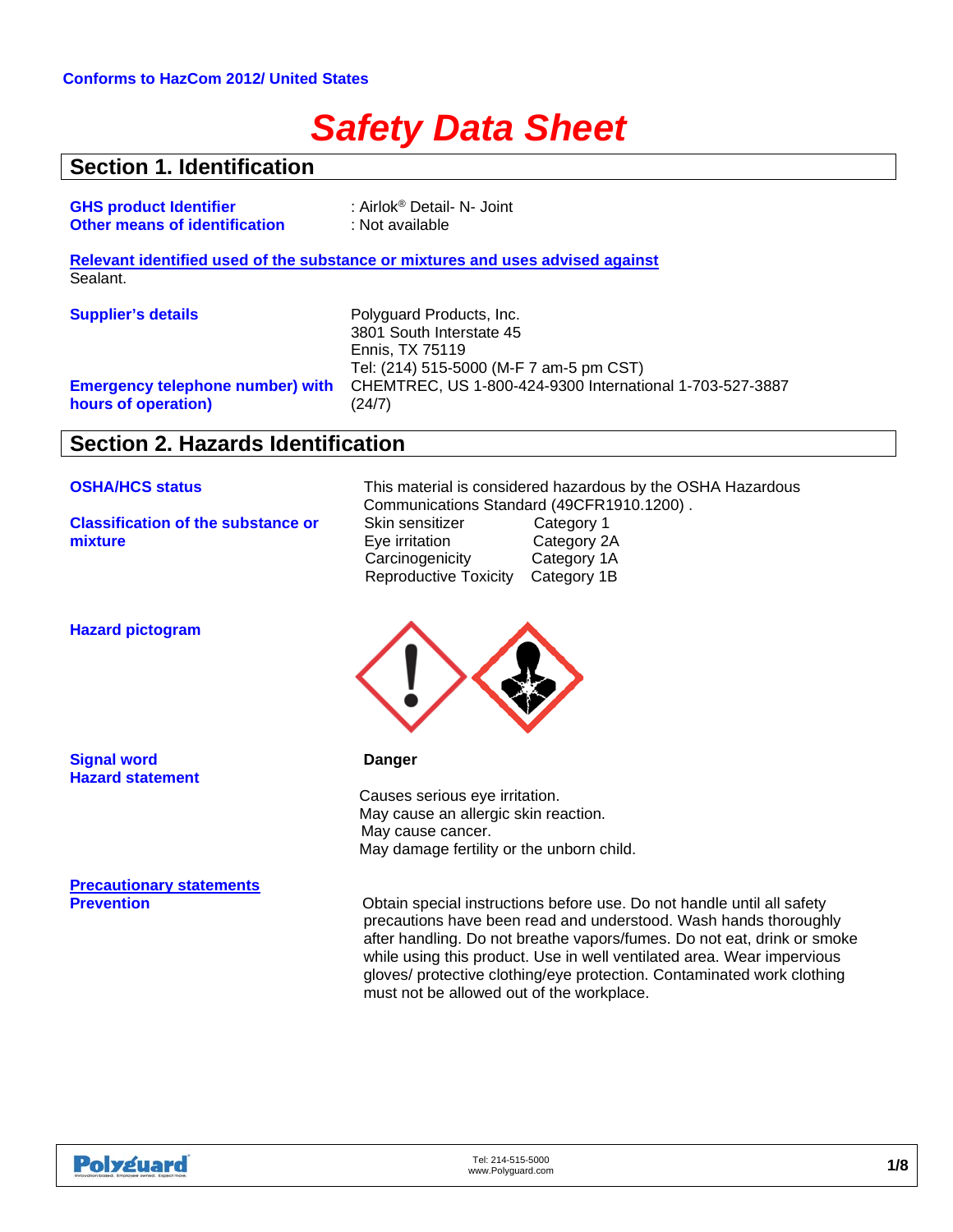### **Section 2. Hazards Identification**

| <b>Response</b>                         | If on skin: Wash with plenty of water. Take off contaminated clothing and<br>wash if before reuse. If skin irritation or rash occurs: get medical advice/<br>attention. If in eyes: Rinse cautiously with water for several minutes.<br>Remove contact lenses, if present and easy to do so. Continue rinsing. If<br>eye irritation persists: Get medical advice/ attention. If inhaled: remove<br>person to fresh air and keep comfortable for breathing. If experiencing<br>respiratory symptoms: Call a poison center/doctor. If swallowed: Rinse<br>mouth. DO NOT induce vomiting. Get medical advice/attention if you feel<br>unwell. If exposed or concerned: get medical advice/attention. |
|-----------------------------------------|---------------------------------------------------------------------------------------------------------------------------------------------------------------------------------------------------------------------------------------------------------------------------------------------------------------------------------------------------------------------------------------------------------------------------------------------------------------------------------------------------------------------------------------------------------------------------------------------------------------------------------------------------------------------------------------------------|
| <b>Storage</b>                          | Store locked up. Store in a well-ventilated place, keep cool. Keep container<br>tightly closed.                                                                                                                                                                                                                                                                                                                                                                                                                                                                                                                                                                                                   |
| <b>Disposal</b>                         | Dispose of contents and container in accordance with all local, regional,<br>national and international regulations.                                                                                                                                                                                                                                                                                                                                                                                                                                                                                                                                                                              |
| <b>Hazards not otherwise classified</b> | Not applicable.                                                                                                                                                                                                                                                                                                                                                                                                                                                                                                                                                                                                                                                                                   |
| <b>Unknown Acute Toxicity</b>           | 33.7 % of the mixture consists of ingredient(s) of unknown acute toxicity.                                                                                                                                                                                                                                                                                                                                                                                                                                                                                                                                                                                                                        |

## **Section 3. Composition/information on Ingredients**

| <b>Substance/Mixture</b>             |  |  |
|--------------------------------------|--|--|
| <b>Other means of identification</b> |  |  |
| <b>CAS number/other identifiers</b>  |  |  |
| <b>CAS number</b>                    |  |  |

**Mixture Not available** 

**Not applicable** 

| Ingredient name                   | %                          | <b>CAS Number</b> |
|-----------------------------------|----------------------------|-------------------|
| <b>Silyl Terminated Polyether</b> | 10-30 %                    | Proprietary       |
| Aminoalkoxysilane                 | $0.5 - 1.5\%$ *            | 1760-24-3         |
| Calcium Carbonate**               | 40 - 70 %*                 | 1317-65-3         |
| Trimethoxyvinylsilane             | $0.5 - 1.5\%$ *            | 2768-02-7         |
| Crystaline Silica, Quartz**       | $0.1 - 1.0\%$ <sup>*</sup> | 14808-60-7        |
| Dibutyltin bis(acetylacetonate)   | $0.1 - 1.0\%$ *            | 22673-19-4        |

\*\* Inhalation of particulates unlikely due to product's physical state.

\* The exact percentage (concentration) of composition has been withheld as a trade secret. Occupational exposure limits,if available,are listed in Section 8.

### **Section 4. First Aid Measures**

| Description of necessary first aid measures. |                                                                                                                                                                                                                                                                         |
|----------------------------------------------|-------------------------------------------------------------------------------------------------------------------------------------------------------------------------------------------------------------------------------------------------------------------------|
| <b>Eye contact</b>                           | In case of contact, immediately flush eyes with plenty of water for at least<br>15 minutes. Remove contact lenses if present and easy to do. Get medical<br>attention immediately.                                                                                      |
| <b>Inhalation</b>                            | If breathing is difficult, remove victim to fresh air and keep at rest in a<br>position comfortable for breathing. Get medical advice/attention if you feel<br>unwell.                                                                                                  |
| <b>Skin contact</b>                          | In case of contact, immediately flush skin with plenty of soap and water. For<br>minor contact, avoid spreading material on affected skin. If skin irritation or<br>rash occurs: get medical attention/advice. Take off contaminated clothing<br>and wash before reuse. |
|                                              |                                                                                                                                                                                                                                                                         |

| Polyguard<br>Innovation based. Employee owned. Expect more. | Tel: 214-515-5000<br>www.Polyguard.com | 2/8 |
|-------------------------------------------------------------|----------------------------------------|-----|
|                                                             |                                        |     |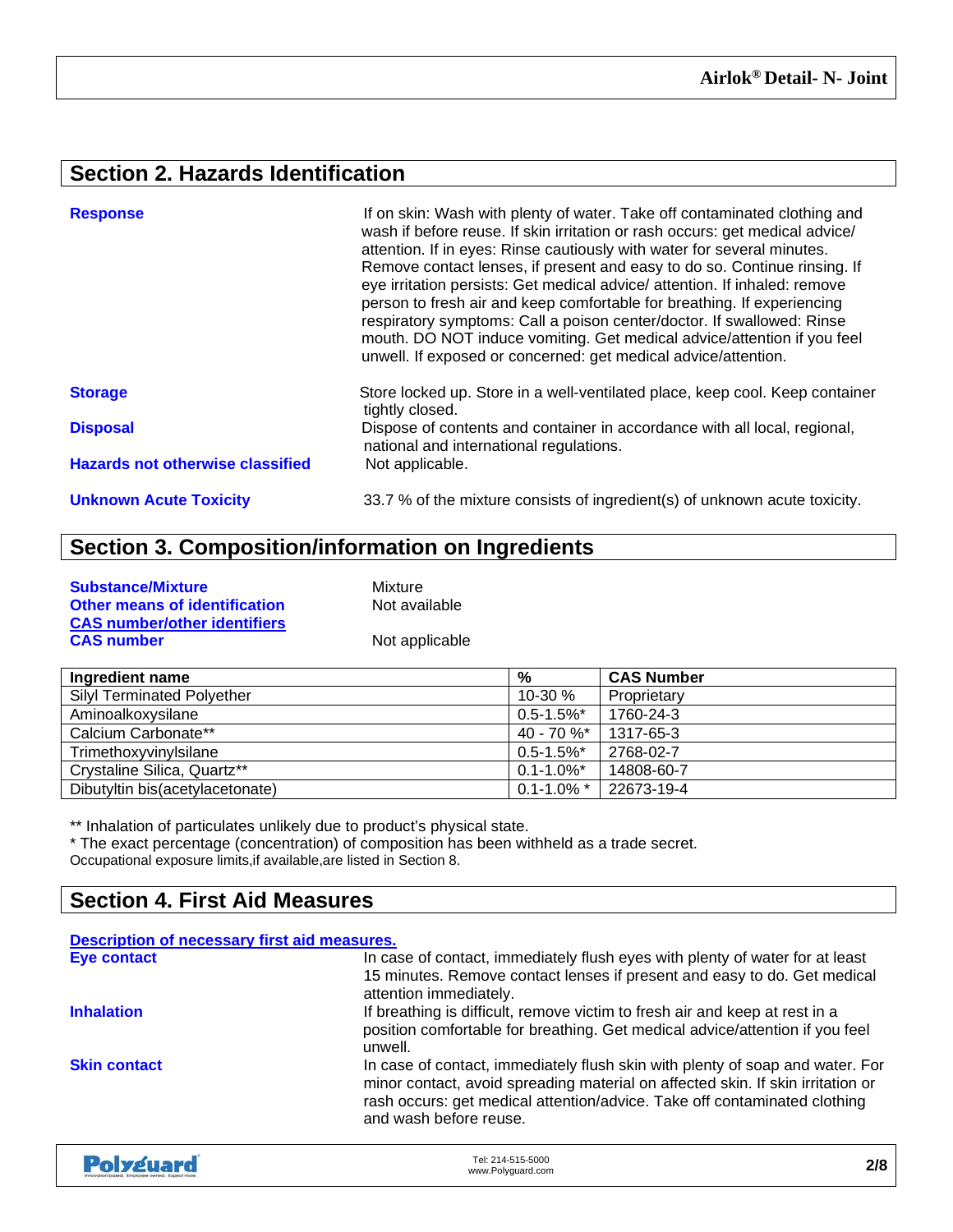## **Section 4. First Aid Measures**

| <b>Ingestion</b>                                   | If swallowed, do not induce vomiting unless directed to do so by medical<br>personnel. Never give anything by mouth to an unconscious person. Get<br>medical advice/attention.                                                                                                                                     |
|----------------------------------------------------|--------------------------------------------------------------------------------------------------------------------------------------------------------------------------------------------------------------------------------------------------------------------------------------------------------------------|
| Most important symptoms/effects, acute and delayed |                                                                                                                                                                                                                                                                                                                    |
| Eye contact                                        | Causes serious eye irritation. Symptoms may include discomfort or pain,<br>excess blinking and tear production, with marked redness and swelling of the<br>conjunctiva.                                                                                                                                            |
| <b>Inhalation</b>                                  | May cause respiratory tract irritation. May cause damage to organs through<br>prolonged or repeated exposure. This product contains crystalline silica.<br>Prolonged or repeated inhalation of respirable crystalline silica from this<br>product can cause silicosis, a serious disabling and fatal lung disease. |
| <b>Skin contact</b>                                | May cause skin irritation. Handling can cause dry skin, discomfort, irritation<br>and dermatitis. May cause an allergic skin reaction.                                                                                                                                                                             |
| <b>Ingestion</b>                                   | Maybe harmful if swallowed. Ingestion may cause discomfort and/or<br>distress, nausea or vomiting.                                                                                                                                                                                                                 |
|                                                    | Indication of immediate medical attention and special treatment needed, if necessary.                                                                                                                                                                                                                              |
| <b>Notes to physician:</b>                         | Symptoms may not appear immediately.                                                                                                                                                                                                                                                                               |
| <b>Specific treatments</b>                         | No specific treatment.                                                                                                                                                                                                                                                                                             |
| <b>Protection of first-aiders:</b>                 | No action shall be taken involving any personal risk or without suitable<br>training. If it is suspected that fumes are still present, the rescuer should<br>wear an appropriate mask or self-contained breathing apparatus. It may be<br>dangerous to the person providing the aid to give mouth to mouth         |

## **Section 5. Fire-Fighting Measures**

| <b>Extinguishing media</b>                         |                                                                                                                                                                              |
|----------------------------------------------------|------------------------------------------------------------------------------------------------------------------------------------------------------------------------------|
| <b>Suitable extinguishing media</b>                | Use extinguishing measures that are appropriate to local circumstances and<br>the surrounding environment.                                                                   |
| <b>Unsuitable extinguishing media</b>              | Use of water spray when fighting fire may be inefficient.                                                                                                                    |
| <b>Hazardous thermal decomposition</b><br>products | Nitrogen Oxides (corrosive)                                                                                                                                                  |
| <b>Special protective equipment</b>                | Fire-fighters should wear appropriate protective equipment and self-<br>contained breathing apparatus (SCBA) with a full-face piece operated in a<br>positive pressure mode. |

resuscitation.

### **Section 6. Accidental Release Measures**

| Personal precautions, protective equipment and emergency procedures. |                                                                                                                                                                                                                                                                          |     |
|----------------------------------------------------------------------|--------------------------------------------------------------------------------------------------------------------------------------------------------------------------------------------------------------------------------------------------------------------------|-----|
| For non emergency personal                                           | Evacuate surrounding area. Keep unnecessary and unprotected personnel<br>from entering. Avoid breathing vapor or mist. Provide adequate ventilation.<br>Wear appropriate respirator when ventilation is inadequate. Put on<br>appropriate personal protective equipment. |     |
| For emergency responders                                             | If specialized clothing is required to deal with the spillage, take note of any<br>information in Section 8 on suitable and unsuitable materials. See also the<br>information in "For non-emergency personnel.                                                           |     |
| <b>Enviromental precautions</b>                                      | Avoid disposal of spilled material and runoff and contact with soil, waterways,<br>drains and sewers. Inform the relevant authorities if the product has caused<br>environmental pollution (sewers, waterways, soil, or air).                                            |     |
| Polysuard                                                            | Tel: 214-515-5000<br>www.Polyguard.com                                                                                                                                                                                                                                   | 3/8 |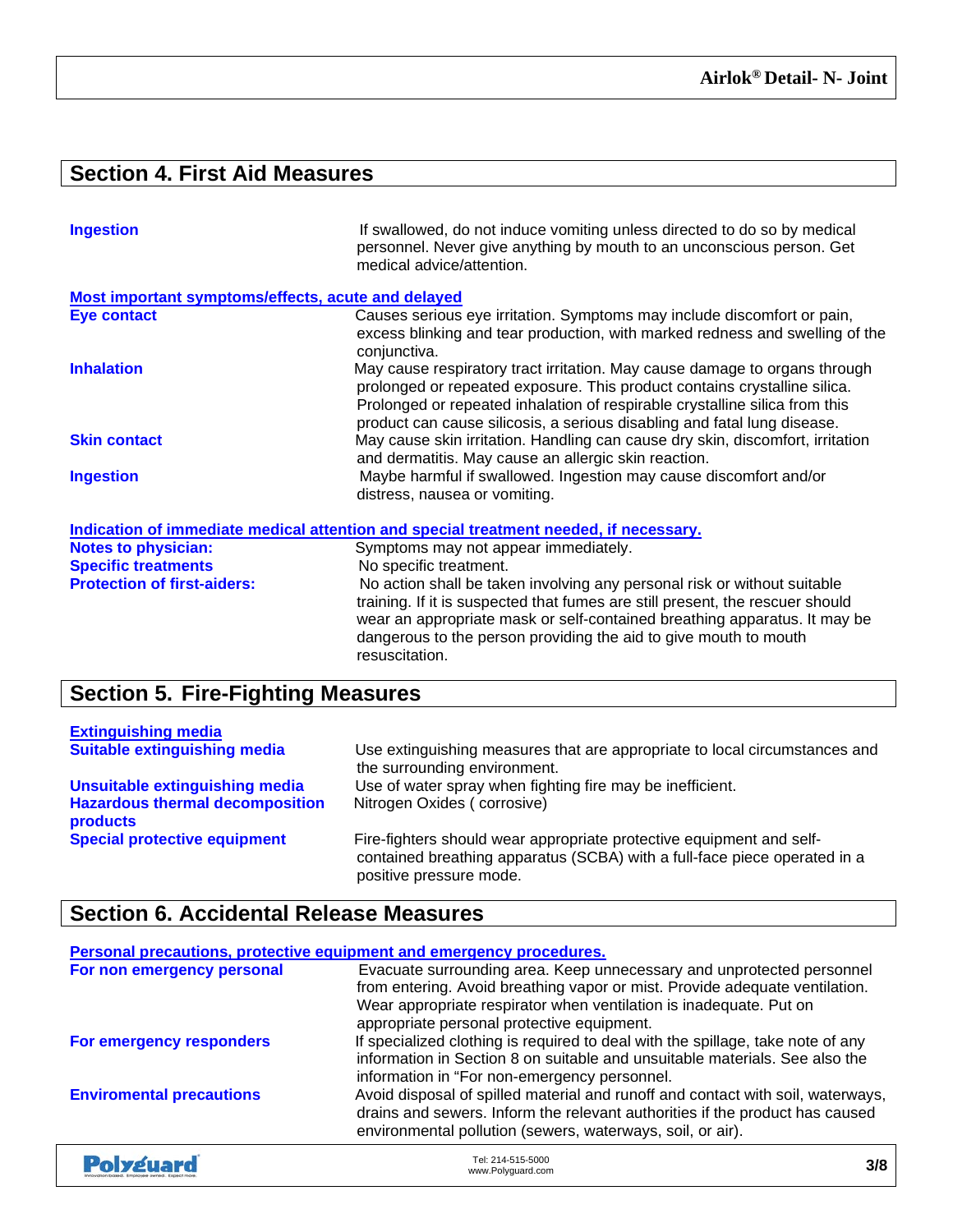### **Section 6. Accidental Release Measures**

### **Methods and materials for containment and cleaning up**

**Spill Approach release from upwind. Remove all sources of ignition. Use non**sparking tools for clean-up. Prevent entry into sewers, water courses. Stop leak if without risk. Move container from spill area. Contain and collect spillage with non-combustible, absorbent materials i.e. sand, earth, vermiculite or diatomaceous earth and place in container for disposal according to local regulations Dispose of via a licensed waste disposal contractor. See Section 13 for waste disposal.

### **Section 7. Handling and Storage**

| <b>Precautions for safe handling</b>                                   |                                                                                                                                                                                                                                                                         |
|------------------------------------------------------------------------|-------------------------------------------------------------------------------------------------------------------------------------------------------------------------------------------------------------------------------------------------------------------------|
| <b>Protective measures</b>                                             | Use in well- ventilated areas. Wear impervious gloves and eye protection.<br>Do not mix with other chemical products, except as indicated by the<br>manufacturers. Do not get in eyes. Do not get on skin or clothing. Do not<br>breathe vapor or mist. Do not swallow. |
| <b>Advice on general occupational</b><br>hygiene                       | Use good industrial hygiene practices and wear recommended personal<br>protection. Launder contaminated clothing before reuse. Wash hands<br>before eating, drinking or smoking.                                                                                        |
| <b>Conditions for safe storage,</b><br>including any incompatibilities | Store in accordance with local regulations. Store locked up. Keep container<br>tightly closed and sealed until ready to use. Do not store in unlabeled<br>containers. Store at room temperature.                                                                        |

### **Section 8. Exposure Controls/Personal Protection**

#### **Control parameters Occupational exposure limits**

| Ingredient name                   | <b>OSHA-PEL</b>                                             | <b>ACGIH-TLV</b>                |
|-----------------------------------|-------------------------------------------------------------|---------------------------------|
| <b>Silyl Terminated Polyether</b> | Not Available                                               | Not available                   |
| Aminoalkoxysilane                 | Not Available                                               | Not Available                   |
| Calcium Carbonate**               | 5 mg/m <sup>3</sup> (Resp.)<br>15 mg/m <sup>3</sup> (Total) | 5 mg/m <sup>3</sup> (Resp.)     |
| Trimethoxyvinysilane              | Not Available                                               | Not available                   |
| Crystalline Silica, Quartz**      | $0.05 \,\mathrm{mg/m^3}$                                    | 0.025 mg/m <sup>3</sup> (Resp.) |
| Dibutyltin bis(acetylacetonate)   | 0.1 mg/m <sup>3</sup>                                       | 0.1 mg/m <sup>3</sup>           |

\*\* Inhalation of particles unlikely due to product's physical state.

| <b>Environmental engineering</b><br><b>controls</b><br><b>Hygiene measure:</b> | Use ventilation adequate to keep exposures (airborne levels of dust, fume,<br>vapor, etc.) below recommended exposure limits.<br>Wash hands, forearms and face thoroughly after handling chemical products,<br>before eating, smoking, and using the lavatory and at the end of the working<br>period. Ensure that eyewash stations and safety showers are close to the<br>work station location. |
|--------------------------------------------------------------------------------|---------------------------------------------------------------------------------------------------------------------------------------------------------------------------------------------------------------------------------------------------------------------------------------------------------------------------------------------------------------------------------------------------|
| <b>Eye/face protection</b>                                                     | Safety eyewear complying with an approved standard should be used when<br>risk assessment indicates this is necessary to avoid exposure to liquid<br>splashes. If contact is possible, the following protection should be worn,<br>unless the assessment indicates a higher degree of protection: Safety glasses<br>with side shields.                                                            |
|                                                                                |                                                                                                                                                                                                                                                                                                                                                                                                   |

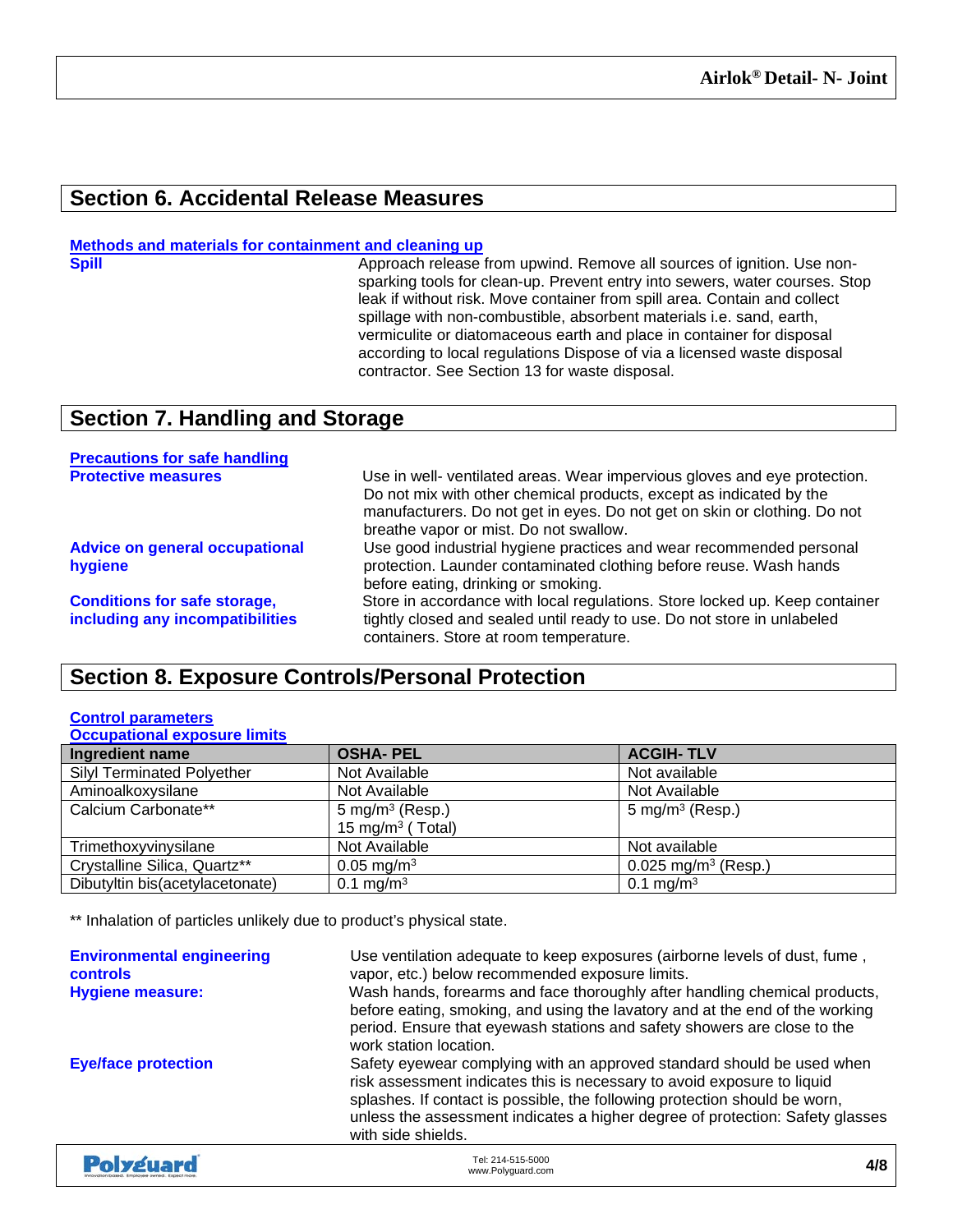### **Section 8. Exposure Controls/Personal Protection**

#### **Skin Protection**

**Hand protection** Wear impervious gloves, such as nitrile. **Body protection**<br> **Other skin protection**<br>
Wear appropriate footwear and a Wear appropriate footwear and any additional skin protection measures should be selected based on the task being preformed and the risks involved. **Respiratory protection** Use a properly fitted, air purifying or supplied air respirator complying with an approved standard if a risk assessment indicates this is necessary. Respirator selection must be based on known or anticipated exposure levels, the hazards of the product and the safe working limits of the selected respirator.

### **Section 9. Physical and Chemical Properties**

**Appearance Physical state Physical state Paste/Gel liquid Color** Gray **Odor** Mint like **Odor threshold** Mild **pH**<br> **pH** No data available<br> **Melting point**<br> **Melting point Boiling point**<br> **Boiling point**<br> **Elash Point**<br> **Not available Flash Point**<br> **Evaporation rate:**<br> **Evaporation rate:**<br> **No data available Evaporation rate: Lower & upper explosive (flammable) limits Vapor density**<br> **Vapor pressure**<br> **Vapor pressure Vapor pressure**<br> **Relative density**<br> **Relative density**<br> **Relative density**<br> **Relative density Relative density Solubility Insoluble Partition coefficient: noctanol/water Auto- ignition temperature** No data available **Decomposition temperature** No data available **Viscosity** 900,000-1,200,000 cps **VOC** < 17 g/l. less water and exempt solvents

**Melting point** No data available **Flammability (solid, gas)** Not flammable/ not combustible Lower: No data available Upper: No data available No data available

### **Section 10. Stability and Reactivity**

**Hazardous decomposition products**

**Reactivity Reactivity** No dangerous reaction known under conditions of normal use.<br> **Chemical stability** This product is stable under normal storage conditions. This product is stable under normal storage conditions. **Possibility of hazardous reactions** No dangerous reaction known under conditions of normal use.<br> **Conditions to avoid:** Formation of Heat. Incompatible materials. Heat. Incompatible materials. **Incompatible materials Strong oxidizing agents. Water and moisture.** Carbon oxides. Nitrogen Oxides (NOx). Aldehydes. Methanol.

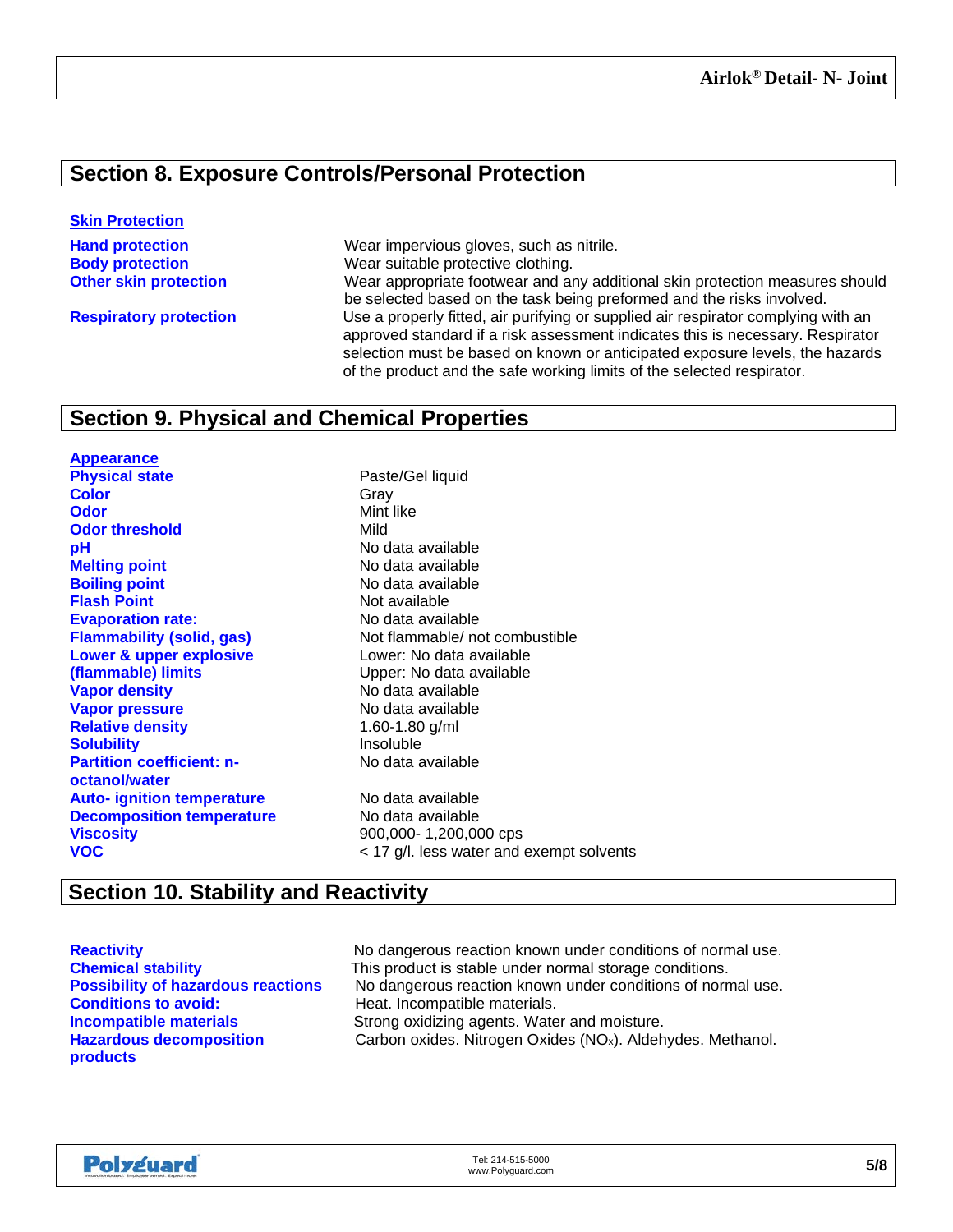## **Section 11. Toxicological Information**

| <b>Likely routes of exposure</b> | Skin contact, eye contact, inhalation and ingestion.                                                                                                                                                                                                                                                               |
|----------------------------------|--------------------------------------------------------------------------------------------------------------------------------------------------------------------------------------------------------------------------------------------------------------------------------------------------------------------|
| Eye contact                      | Causes serious eye irritation. Symptoms may include discomfort or pain,<br>excess blinking and tear production, with marked redness and swelling of the<br>conjunctiva.                                                                                                                                            |
| <b>Inhalation</b>                | May cause respiratory tract irritation. May cause damage to organs through<br>prolonged or repeated exposure. This product contains crystalline silica.<br>Prolonged or repeated inhalation of respirable crystalline silica from this<br>product can cause silicosis, a serious disabling and fatal lung disease. |
| <b>Skin contact</b>              | May cause skin irritation. Handling can cause dry skin, discomfort, irritation<br>and dermatitis. May cause an allergic skin reaction                                                                                                                                                                              |
| <b>Ingestion</b>                 | Maybe harmful if swallowed. Ingestion may cause discomfort and/or distress,<br>nausea or vomiting                                                                                                                                                                                                                  |

| Acute Toxicity (ATE <sub>mix</sub> = 5,530 mg/kg) |               |                            |
|---------------------------------------------------|---------------|----------------------------|
| <b>Chemical name</b>                              | <b>LC50</b>   | <b>LD 50</b>               |
| <b>Silyl Terminated Polyether</b>                 | Not Available | Not Available              |
| Aminoalkoxysilane                                 | Not Available | Oral: $> 7,500$ mg/kg, rat |
| Calcium Carbonate                                 | Not Available | Oral: $> 6,450$ mg/kg, rat |
| Trimethoxyvinysilane                              | Not Available | Oral: $> 7,000$ mg/kg, rat |
| Crystalline Silica, Quartz                        | Not Available | Oral: > 10,000 mg/kg, rat  |
| Dibutyltin bis(acetylacetonate)                   | Not Available | Oral: 1,864 mg/kg, rat     |

| Carcinogenicity                   |                                                               |  |
|-----------------------------------|---------------------------------------------------------------|--|
| <b>Chemical Name</b>              | <b>Chemical listed as Carcinogens or Potential Carcinogen</b> |  |
|                                   | (NTP, IARC, OSHA, ACGIH, CP65)                                |  |
| <b>Silyl Terminated Polyether</b> | Not listed                                                    |  |
| Aminoalkoxysilane                 | Not listed                                                    |  |
| Calcium Carbonate                 | Not listed                                                    |  |
| Trimethoxyvinysilane              | Not listed                                                    |  |
| Crystalline Silica, Quartz        | N-2, I-1, O-1, ACGIH-A2, CP65                                 |  |
| Dibutyltin bis(acetylacetonate)   | Not listed                                                    |  |

### **Delayed, Immediate and Chronic Effects of Short and Long Term Exposure.**

| <b>Short-Term</b>                       |                                          |
|-----------------------------------------|------------------------------------------|
| <b>Skin Corrosion/Irritation</b>        | May cause skin irritation                |
| <b>Serious eye Damage/Irritation</b>    | Causes serious eye irritation            |
| <b>Respiratory Sensitization</b>        | Not classified                           |
| <b>Skin Sensitization</b>               | May cause an allergic reaction           |
| <b>STOT-Single exposure</b>             | May cause respiratory irritation         |
| <b>Aspiration Hazard</b>                | Not classified                           |
| Long-Term                               |                                          |
| Carcinogenicity                         | May cause cancer                         |
| <b>Germ cell Mutagenicity</b>           | Not classified                           |
| <b>Reproductive Toxicity</b>            | May damage fertility or the unborn child |
| <b>STOT- Repeated exposure</b>          | Not classified                           |
| <b>Synergistic/Antagonistic Effects</b> | Not classified                           |

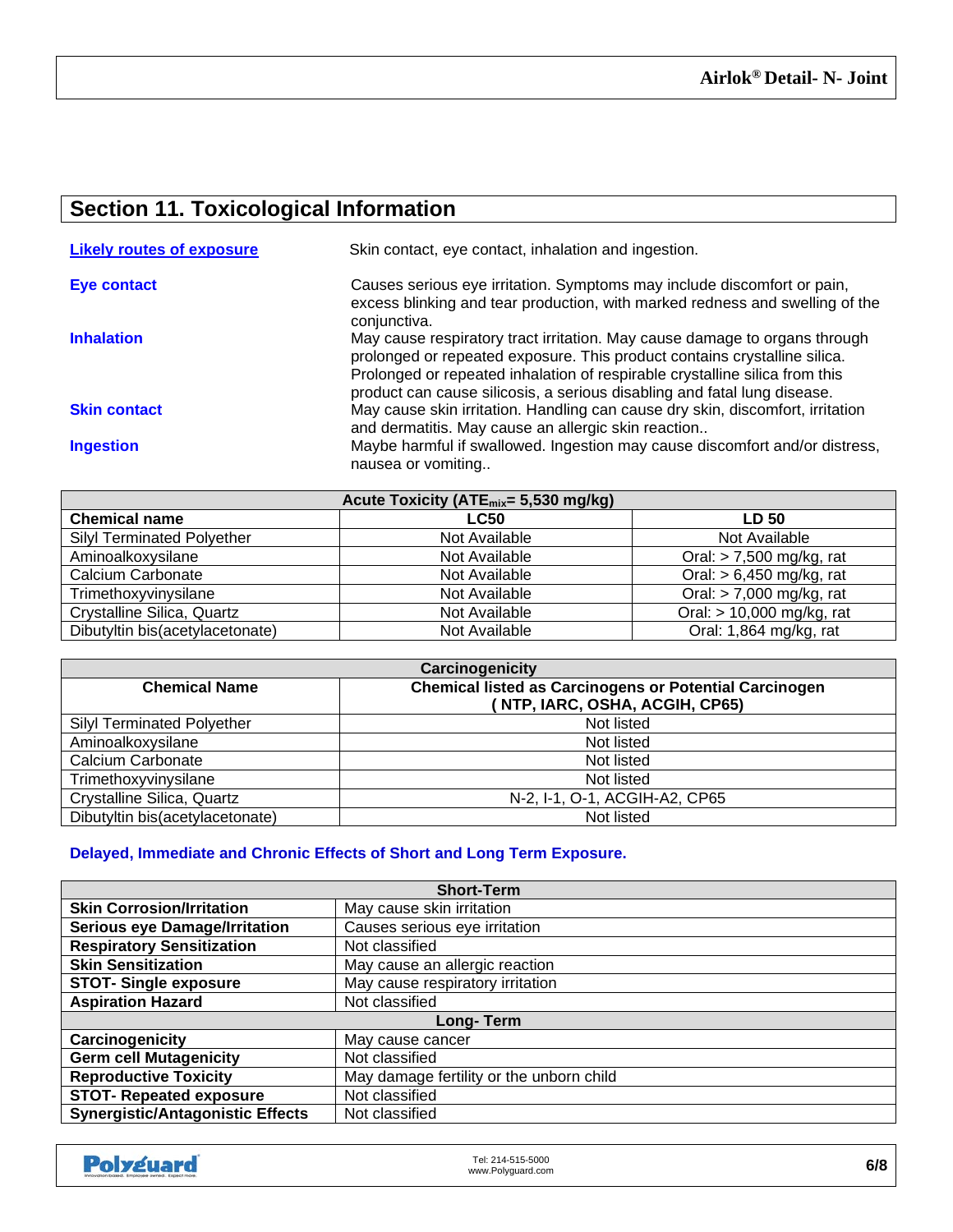### **Section 12. Ecological Information**

**Ecotoxicity Example 20 Interval 20 Increment May cause long-term adverse effects to the aquatic environment. Keep from** entry into sewers and waterways.

| <b>Ecotoxicity</b>                |                            |                             |
|-----------------------------------|----------------------------|-----------------------------|
| <b>Chemical Name</b>              | EC50/NOEC-48 hours         | LC50/NOEC-96 hours          |
| <b>Silyl Terminated Polyether</b> | Not available              | Not available               |
| Aminoalkoxysilane                 | 81 mg/l, Daphnia magna     | 597 mg/l, Brachydanio rerio |
| Calcium Carbonate                 | Not available              | Not available               |
| Trimethoxyvinysilane              | 168.7 mg/l, Daphnia magna  | 597 mg/l, Brachydanio rerio |
| Crystalline Silica, Quartz        | Not available              | Not available               |
| Dibutyltin bis(acetylacetonate)   | 0.0036 mg/l, Daphnia magna | Not available               |

**Persistence and degradability** No information available. **Bioaccumulation**<br> **Bioaccumulation**<br> **Monomiation Available.**<br>
No information available. **Other adverse effects** 

No information available.<br>
No information available.

### **Section 13. Disposal Considerations**

**Disposal methods** Dispose of contents/containers in accordance with all local, state, tribal, provincial, and federal regulations.

### **Section 14. Transportation Information**

### **DOT/IATA**

|                               | <b>DOT</b> Classification | <b>IATA</b>   |
|-------------------------------|---------------------------|---------------|
| <b>UN Number</b>              | Not Regulated             | Not Regulated |
| <b>UN Proper Shipping</b>     | Not Regulated             | Not Regulated |
| <b>Name</b>                   |                           |               |
| <b>Transportation hazard</b>  | N/A                       | N/A           |
| <b>class</b>                  |                           |               |
| <b>Packing Group</b>          | N/A                       | N/A           |
| <b>Additional Information</b> |                           |               |